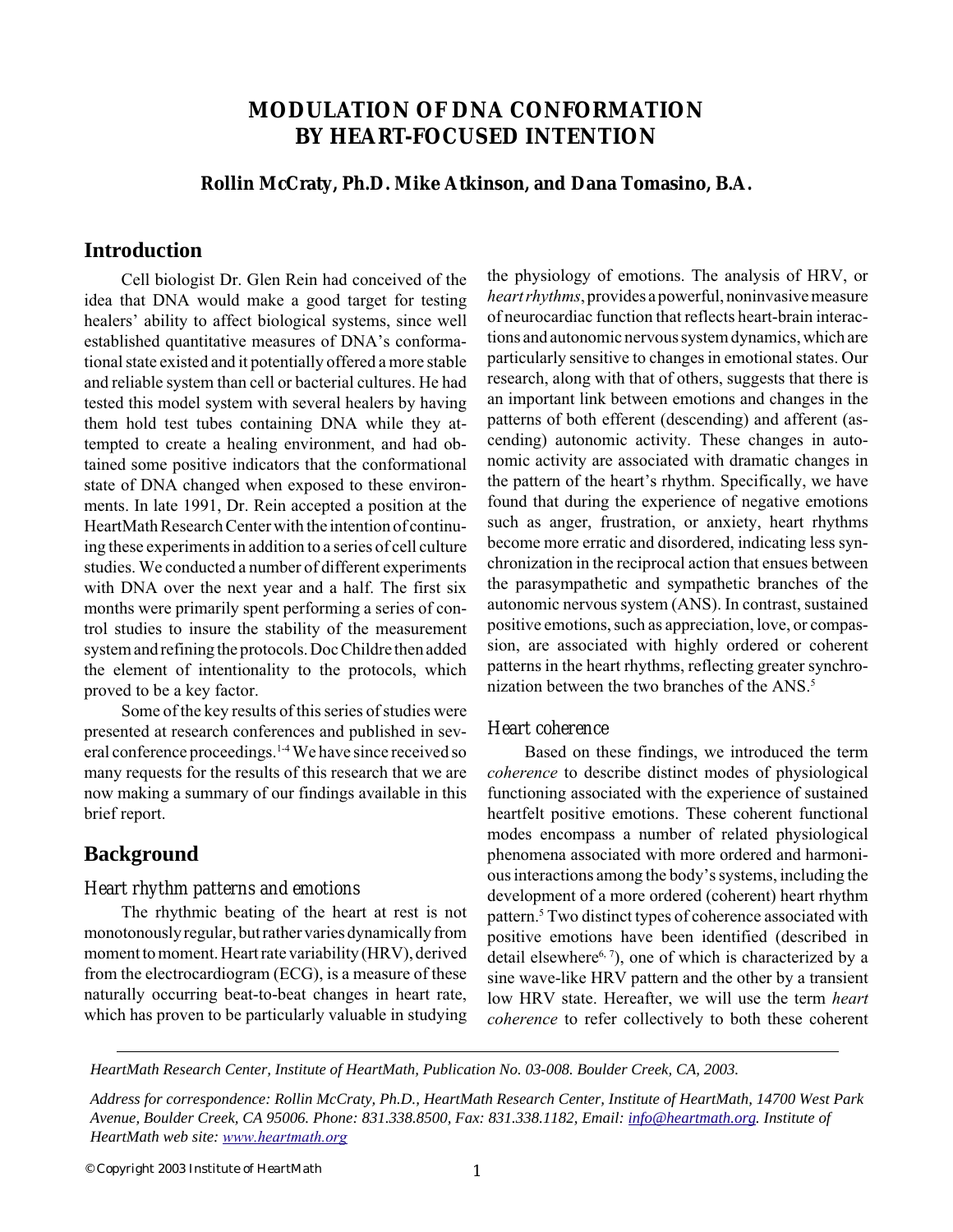modes. Our research has also enabled the development of heart-based tools and techniques that promote positive emotions and increase heart coherence.<sup>5, 8, 9</sup>

#### *The heart's electromagnetic field*

The electromagnetic field generated by the heart is the most powerful rhythmic electromagnetic field produced by the body. The heart's field permeates every cell and may act as a synchronizing signal for all the cells in the body in a manner analogous to information carried by radio waves. The rhythmically pulsing waves of electromagnetic energy generated by the heart create fields within fields and give rise to interference patterns when they interact with magnetically polarizable tissues and substances. We have previously shown that cells studied *in vitro* are responsive to the heart's field. Further studies conducted in our laboratory have indicated that the heart's electromagnetic field can be detected by other individuals and can produce physiologically relevant effects in a person five feet away.10

There is a direct correlation between the patterns in the heart rate variability rhythm and the frequency spectrum patterns of the ECG or magnetocardiogram (MCG), indicating that psychophysiological information can be encoded into the electromagnetic fields produced by the heart. Our data show that the heart's electromagnetic field becomes more organized during positive emotional (heart coherent) states, potentially increasing its capacity to impact surrounding endogenous tissues or exogenous systems.<sup>10</sup>

## *The theory of heart intelligence*

The theory of heart intelligence proposed by Doc Childre postulates that an energetic connection or coupling of information via resonance mechanisms occurs between higher dimensional structures maintained in the quantum vacuum (which are organized in a holographiclike fashion) and the physical DNA in our cells. These higher dimensional structures are proposed to communicate information to the DNA, guiding cell organization and differentiation and setting the boundaries for the individual organism's ability to vary in its physical, mental, and emotional domains. At the level of our physical bodies, the DNA molecule in each cell acts as an "antenna" and demodulator that is tuned to the organizing field. At the macroscopic level, the individual DNA molecules are linked through an "energetic connection" in the form of conventional magnetic fields, which are organized in overlapping patches of cells. As a result, there are networks of groups of cells that form an energetic system. In this model the electromagnetic field

produced by the heart acts to bind and synchronize the cells in the body and functions effectively as a modulated carrier wave that organizes the higher-level regulatory functions of the body's energetic system. The heart thus provides the encompassing energetic field that binds the whole system together. This theory also proposes that the heart serves as a key access point through which information originating in the higher dimensional structures is coupled into the physical human system, and that states of heart coherence generated through experiencing heartfelt positive emotions increase this coupling.

The experiments described in this report were some of our first steps in testing this hypothesis. Our premise was that by increasing coupling to the higher dimensional structures, which in common language are often referred to as the higher self or spirit, a top-down process could be initiated which would in turn facilitate an intentional change in the conformational state of a DNA molecule. The theory of heart intelligence predicts that individuals who are able to maintain states of heart coherence have increased coupling to the higher dimensional structures and would thus be more able to produce changes in the DNA.

## **Methods**

In the main study reported on here, the experimental group consisted of ten individuals who were trained and experienced in HeartMath's heart-focused coherencebuilding techniques. These participants self-generated focused feelings of love and appreciation while holding the intention to cause a sample of DNA to either wind or unwind. Eighteen individuals with no training in Heart-Math techniques served as controls. Some of the control participants were students from the University of California at Santa Cruz and others were individuals recruited from the local community. Participants were paid fifty dollars for their participation.

ECG measurements were recorded and analyzed for coherence. The HeartMath-trained participants each performed a trial in three different conditions: (1) while in a heart-focused state (generating feelings of love and appreciation) and holding the intention to cause a specific change in the DNA; (2) while in a heart-focused state with no intention to change the DNA; and (3) in their normal state but with the intention to cause a specific change in the DNA. Control group participants performed a trial in only one condition: a heart-focused state with the intention to cause a change in the DNA.

The DNA samples consisted of identical aliquots (labeled in a double-blind fashion) of human placental DNA (Sigma Chemical Co.) suspended in deionized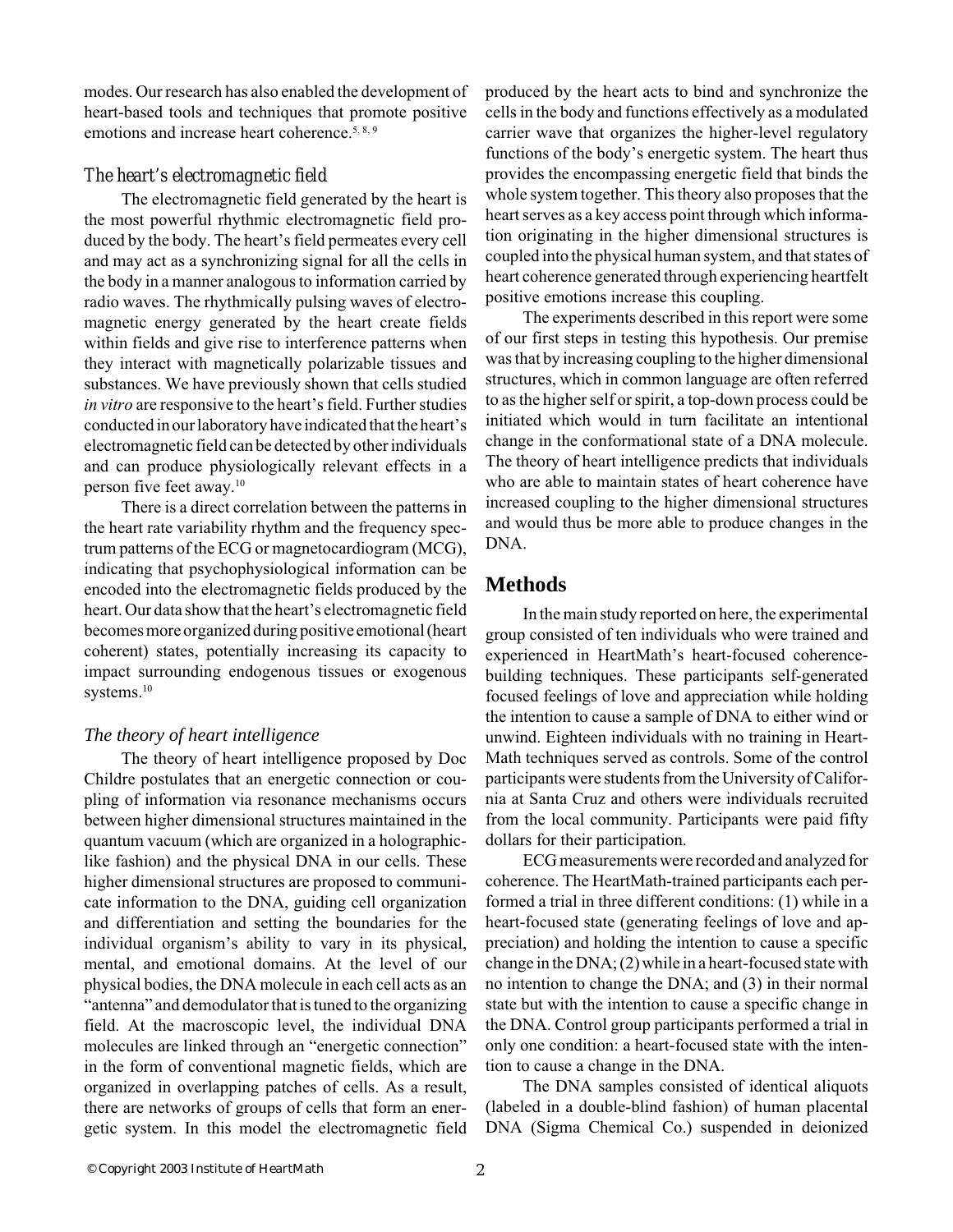water (20  $\mu$ g/ml). At the beginning of each experiment, the DNA samples were heat-treated (80˚ C for 2 minutes) to partially denature (unwind) the DNA. All samples were stored at 4° C in a separate building before and after each experimental run. For each trial, the conformation of DNA was measured before and after exposure to the subject's intention using a Hewlett Packard ultraviolet (UV) absorption spectrophotometer. The winding and unwinding (conformational state) of DNA is measured by changes in the absorption of UV light at 260 nm. Results were calculated as a percent change relative to the initial value at the start of a given trial. In addition, to control for any potential influence of environmental fluctuations, for each trial performed on a target DNA sample, pre and post measurements were also conducted for a control DNA sample (aliquoted from the same stock solution but not exposed to human intention or heart focus).

Each sample of DNA was contained in small sealed test tube, which was placed in a beaker to eliminate any direct contact with the test tube containing the DNA solution. Target samples were given to all individuals approximately one minute after physiological recordings had begun. The subjects held the beaker containing the test tube for two minutes, during which time the ECG was continuously recorded. HeartMath-trained participants were instructed as to which protocol they were to follow (intention to wind or unwind/no intention, etc.) When the protocol called for the participants to hold an intention, the direction (wind or unwind) was randomized. The control subjects were instructed to generate feelings of love and appreciation and asked to hold an intention to either wind or unwind the DNA.

In addition to the main protocol described above, several variations of the basic experiment were performed. These included a series of trials to determine whether DNA could be intentionally influenced over greater distances. In these long-distance (nonlocal) experiments, the subject attempting to influence the DNA was located 0.5 miles away from the laboratory where the DNA was being tested. The experiments were done blind in that the experimenter testing the DNA was unaware in a given trial of whether or not the subject was intentionally attempting to influence the DNA or the specific nature of the intention.

## **Results**

In the trials in which individuals practiced in Heart-Math techniques were instructed to generate feelings of love and appreciation while holding a specific intention to cause a change in the DNA (either wind or unwind), there was an increase in heart coherence (with the specific type

of coherence varying among different participants). There was also a significant change in the conformation of the DNA (mean change 10.27%, *p* < 0.01). In some cases, changes in DNA conformation of up to 25% were observed, indicating a very robust effect. In contrast, the control group showed no significant increase in heart coherence and produced no significant change in the DNA (mean change 1.09%; data not shown). In general, the individuals who generated the highest heart coherence ratios produced the most marked effects on the conformational changes of the DNA. When HeartMath-trained participants maintained a heart coherent state but did not hold an intention to cause a change in the DNA, the results were similar to those of the control group, even though the control group held the intention to cause a change in the DNA. Similarly, when the HeartMath-trained participants held the intention to change the DNA but maintained a normal psychophysiological state (without heart focus), they did not exhibit increased coherence and did not produce a significant change in the DNA. However, there was a directional trend in the DNA data for this condition that was not observed when participants did not have the intention to cause a change.

The UV spectra shown in Figure 1 indicate a very large increase in absorption (increased denaturation) of a DNA sample after an individual generating a particularly high coherence ratio intended to unwind the DNA. These changes were threefold larger than those that could be produced by maximal thermal and/or mechanical perturbation, well known to denature DNA. The effects observed here appear to go well beyond simply causing the DNA to completely denature (*i.e.*, complete separation of the two strands).

Figure 2 shows the result of two separate trials in which a participant intended to cause a winding of the DNA while in each of the two types of heart coherence modes. State 1 is now termed *physiological coherence* ("entrainment" in earlier publications) while State 2 is now called the *Point Zero mode* or low HRV state ("internal coherence" in earlier publications).6, 7, 11 The results of both trials are consistent with the subject's intention to wind the DNA. These results indicate that in this experiment the two different heart coherence modes influenced the winding of the DNA to different extents, with the Point Zero mode producing a larger effect.

It was also of interest to determine if a particular intention could be directed to a specific DNA sample. Thus, an additional trial was performed with Doc Childre, an individual who had shown consistent ability to generate extended periods of heart coherence. In this experiment, three test tubes containing identical aliquots of DNA were placed together in the same beaker to deter-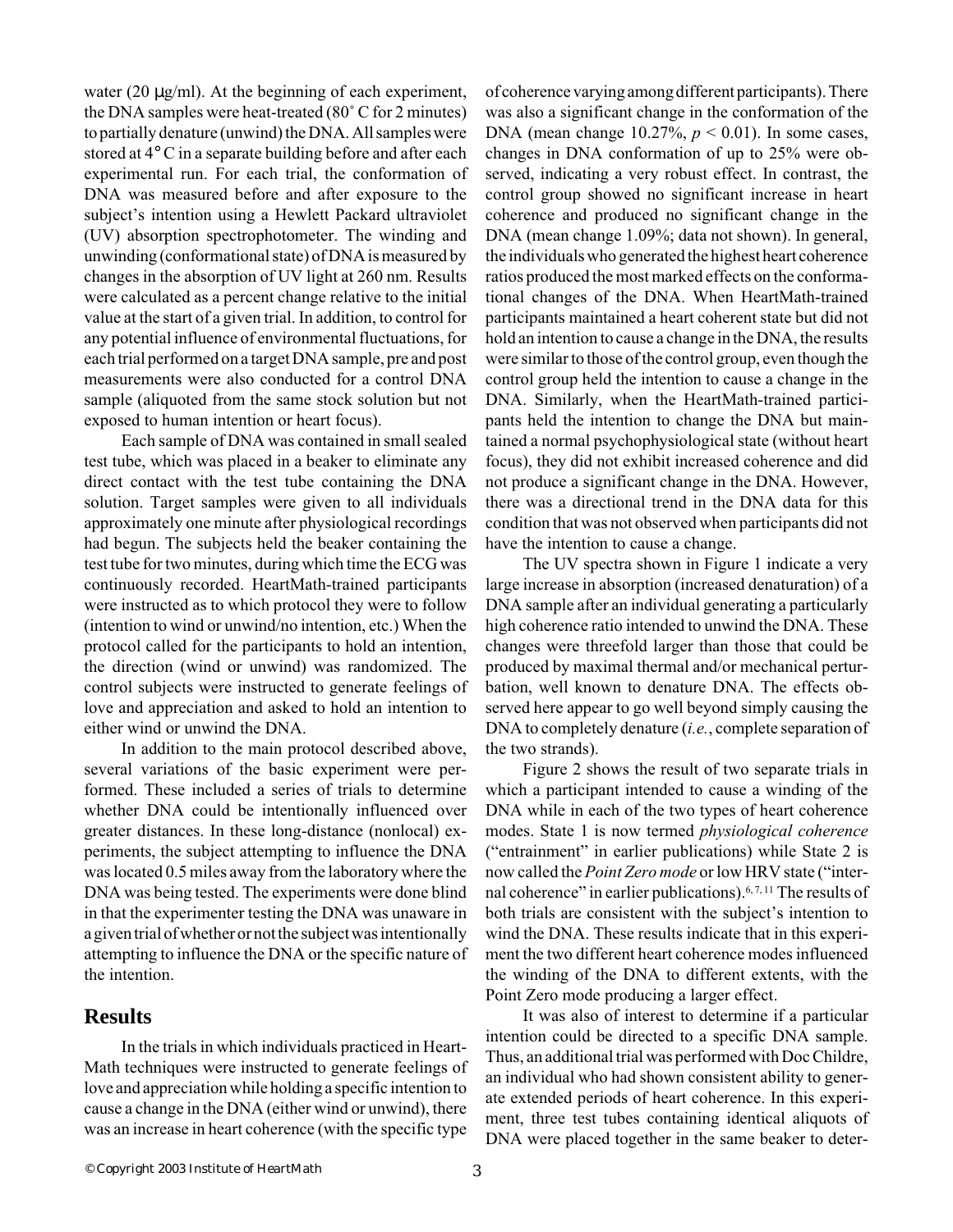

*Figure 1. Ultraviolet (UV) absorption spectra of a DNA sample before and after being exposed to the intention of an individual generating heart coherence. In this trial, the participant was holding the intention for the DNA to further unwind. The increase in absorption at 260 nm in the "After" spectrum relative to the "Before" spectrum indicates that further denaturation (unwinding) of the DNA did occur. The substantial change in DNA conformation observed in this trial was three times larger than that which could be produced by maximal thermal and/or mechanical perturbation in the lab, suggesting that physical/chemical alterations in the DNA bases may have also occurred.*

mine if two of the samples could be affected to different degrees while not influencing the third sample. The intention was to simultaneously denature (unwind) two of the samples to different extents while leaving the third sample unchanged. The results shown in Figure 3 indicate that two of the DNA samples were indeed changed to different degrees while the third sample was unaffected relative to a control sample. This ability to simultaneously direct specific intentions to different DNA molecules suggests that the information communicated between the individual and the DNA is very specific and is not simply an amorphous energy field.

One of the control group participants recruited from the local community entered the research facility in a generally upset and frustrated mood and exhibited little control over his emotions. This individual showed an unusually chaotic heart rhythm pattern, further confirming his negative emotional state. He was not able to focus and the idea of self-generating a positive feeling was an unfamiliar concept to him. He did, however, agree to hold the beaker containing the DNA sample. Although he was not able to maintain a focused intention, his energy did

cause a change in the conformation of DNA sample. The spectra in Figure 4 show the unusual effect he had on the DNA. The "After" spectrum indicates not only an increased winding of the DNA but also a shift in the peak of the absorption curve. This is a very unusual effect, which indicates that an alteration in the physical/chemical structure of one or more of the bases in the DNA molecule may have occurred.

### *Nonlocal studies*

The results shown so far could conceivably be mediated by the electromagnetic field radiated by the heart. This hypothesis is supported by studies showing that DNA is sensitive to externally applied electromagnetic fields.12 However, a number of nonlocal studies in which people hold an intention to affect a biological system over longer distances have also revealed dramatic effects. In these studies the distance between the targets and the people holding the intention are well beyond the range at which conventional electromagnetic fields could



*Figure 2. DNA UV absorption spectra obtained in two separate trials in which a participant was in each of the two types of heart coherence modes while holding the intention to cause further winding (renaturation) of the DNA. State 1 in this experiment corresponds to the physiological coherence mode while State 2 denotes the Point Zero mode. The decreased absorption at 260 nm relative to the control spectrum (without exposure to heart coherence or intention) indicate that both heart coherence modes coupled with focused intention did produce increased winding of the DNA. In this experiment, the Point Zero mode was associated with the ability to produce greater changes in DNA conformation.*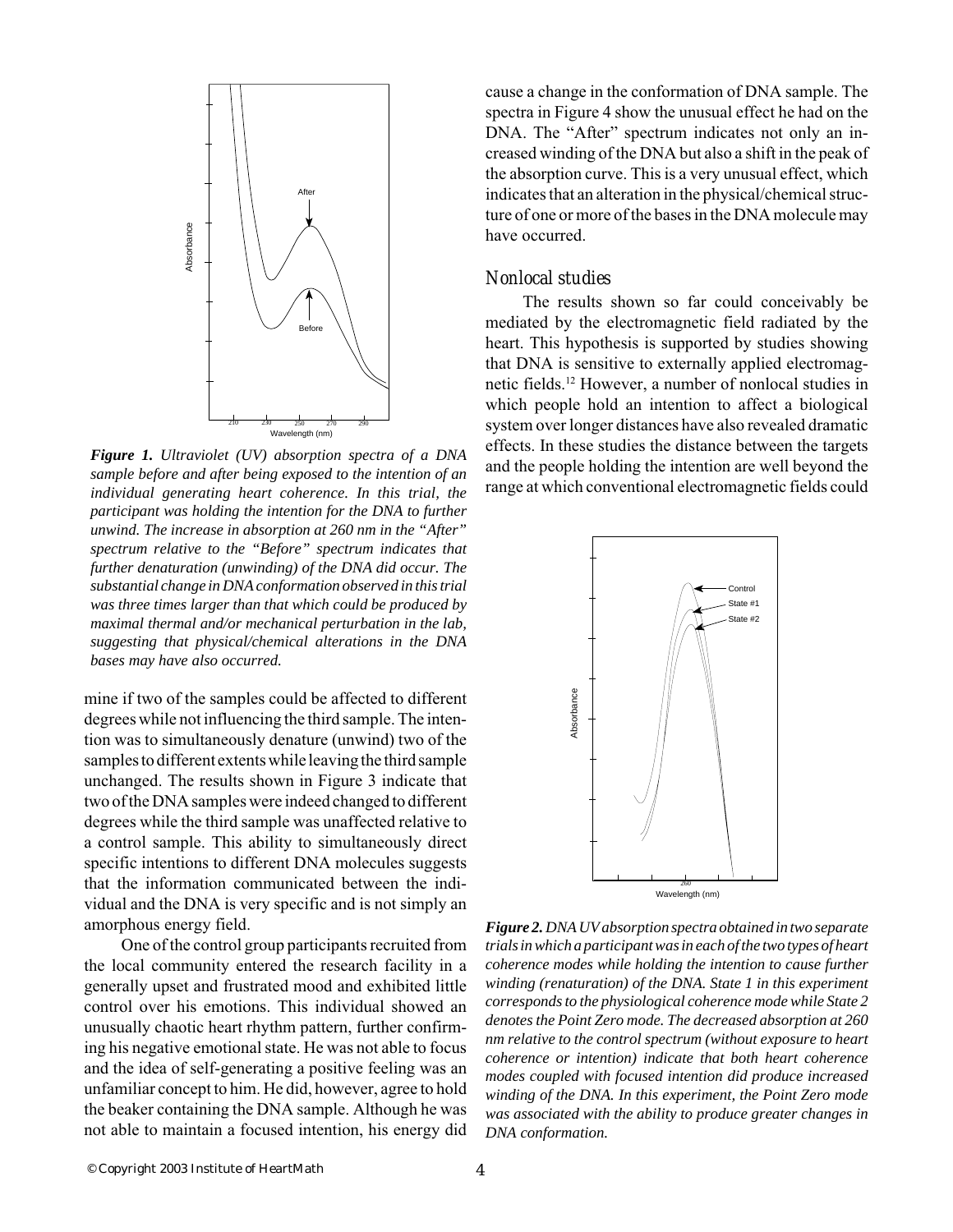

*Figure 3. In this experiment, three DNA samples were held at the same time by an individual generating heart coherence, with the intention of simultaneously unwinding two of the samples to different extents while leaving one of the samples unchanged. The resulting spectra indicate that Sample 2 indeed underwent a smaller conformational change than Sample 1, while Sample 3 remained indistinguishable from the control.*

conceivably mediate the effect. Figure 5 shows an example from a series of experiments in which the individual maintaining heart coherence and intending to change the DNA was 0.5 miles from the DNA sample. In this example, the intention was to increase the winding of the DNA. In other such nonlocal experiments the intention to unwind the DNA caused a corresponding increase in the absorption peak at 260 nm (data not shown). Results from a series of five nonlocal trials demonstrated a significant change in DNA conformation (mean change 2.76%, *p* < 0.01).



*Figure 4. Unusual shift in the UV absorption spectrum of DNA after being exposed to high-intensity frustration.*

## **Discussion**

UV spectroscopy gives information about the chemical interactions between DNA strands, the resonance energy transfer along individual strands, and the interaction between the strands and their environment (water). The conformational changes of DNA observed in this study were complex and suggest that all three sites of action were affected.

The results provide experimental evidence to support the hypothesis that aspects of the DNA molecule can be altered through intentionality. To our knowledge, this study was the first to correlate specific electrophysiological modes with the ability to cause changes in a biological target (DNA) external from the body. The data indicate that when individuals are in a heart-focused, loving state



*Figure 5. UV absorption spectra of DNA illustrating the ability of an individual to affect the DNA nonlocally. In this experiment, the participant generating heart coherence and intending to increase the winding of the DNA was located one-half mile away from the DNA sample. The decrease in absorption at 260 nm observed in the "After" spectrum relative to the "Before" spectrum indicates that increased winding of the DNA did occur.*

and in a more coherent mode of physiological functioning, they have a greater ability to alter the conformation of DNA.

Individuals capable of generating high ratios of heart coherence were able to alter DNA conformation according to their intention. Intending to denature (unwind) or renature (wind) the DNA had corresponding effects on the UV spectra. Control group participants showed low ratios of heart coherence and were unable to intentionally alter the conformation of DNA. It is important to note that both the intention to cause a change and heart coherence were important variables in the outcomes of the experiments.